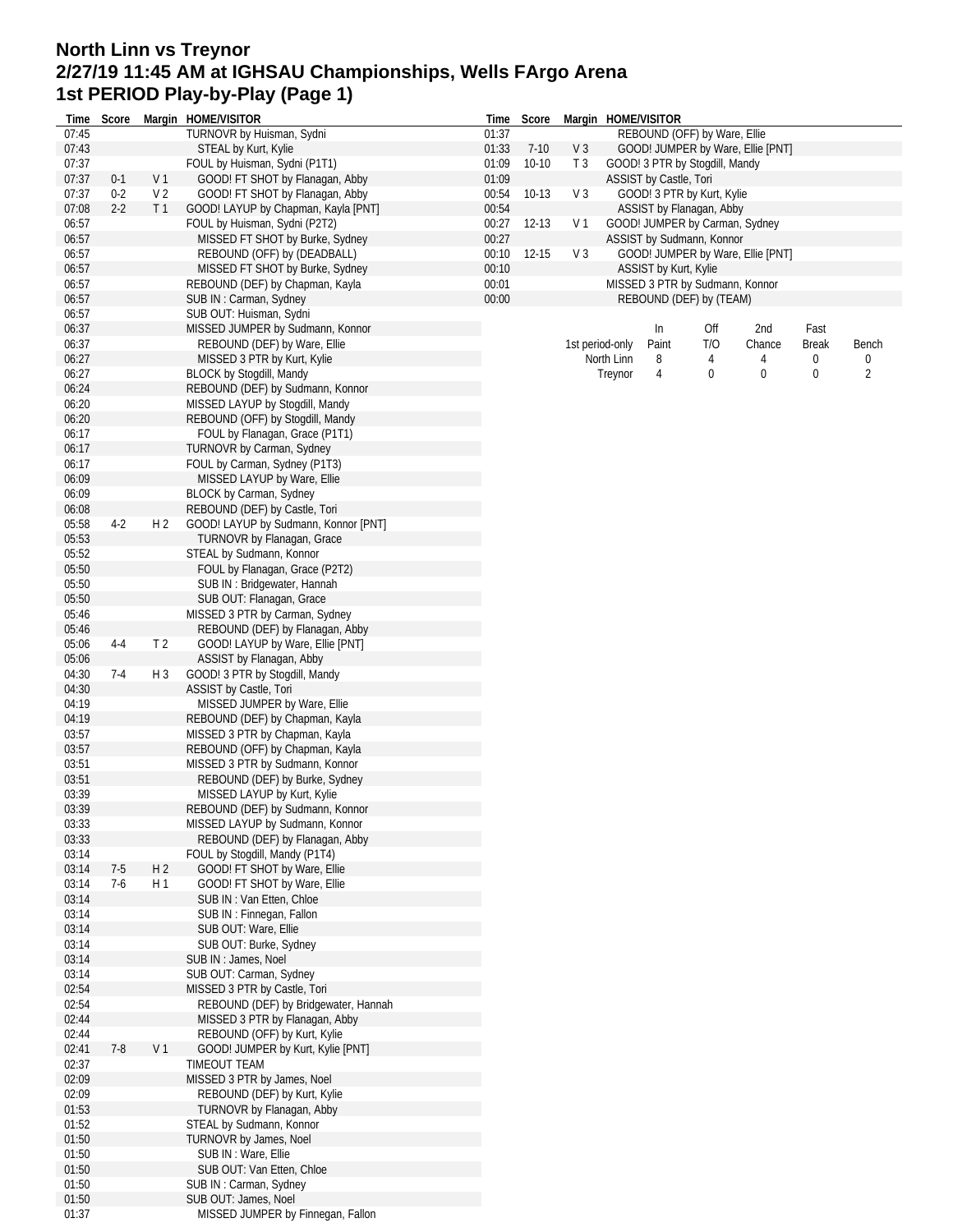## **North Linn vs Treynor 2/27/19 11:45 AM at IGHSAU Championships, Wells FArgo Arena 2nd PERIOD Play-by-Play (Page 1)**

| Time           |       | Score     |                | Margin HOME/VISITOR                                                  | Time           | Score     |                 |            | Margin HOME/VISITOR              |     |                                                                    |              |       |
|----------------|-------|-----------|----------------|----------------------------------------------------------------------|----------------|-----------|-----------------|------------|----------------------------------|-----|--------------------------------------------------------------------|--------------|-------|
| 08:00          |       |           |                | SUB IN: Bridgewater, Hannah                                          | 02:55          |           |                 |            | SUB IN: Stogdill, Mandy          |     |                                                                    |              |       |
| 08:00          |       |           |                | SUB IN: Van Etten, Chloe                                             | 02:55          |           |                 |            | SUB OUT: James, Noel             |     |                                                                    |              |       |
| 08:00          |       |           |                | SUB OUT: Ware, Ellie                                                 | 02:34          | 21-23     | V <sub>2</sub>  |            | GOOD! 3 PTR by Flanagan, Grace   |     |                                                                    |              |       |
| 08:00          |       |           |                | SUB OUT: Kurt, Kylie                                                 | 02:34          |           |                 |            | ASSIST by Flanagan, Abby         |     |                                                                    |              |       |
| 08:00<br>08:00 |       |           |                | SUB IN: Carman, Sydney<br>SUB OUT: Huisman, Sydni                    | 02:20<br>02:20 |           |                 |            | MISSED 3 PTR by Carman, Sydney   |     |                                                                    |              |       |
| 07:39          |       |           |                | SUB IN : Ware, Ellie                                                 | 02:08          |           |                 |            |                                  |     | REBOUND (DEF) by Flanagan, Abby<br>MISSED 3 PTR by Flanagan, Grace |              |       |
| 07:39          |       |           |                | SUB IN: Kurt, Kylie                                                  | 02:08          |           |                 |            | BLOCK by Sudmann, Konnor         |     |                                                                    |              |       |
| 07:39          |       |           |                | SUB OUT: Bridgewater, Hannah                                         | 02:07          |           |                 |            |                                  |     | REBOUND (DEF) by Carman, Sydney                                    |              |       |
| 07:39          |       |           |                | SUB OUT: Van Etten, Chloe                                            | 01:53          | 23-23     | T <sub>5</sub>  |            | GOOD! JUMPER by Carman, Sydney   |     |                                                                    |              |       |
| 07:38          |       |           |                | MISSED 3 PTR by Flanagan, Grace                                      | 01:53          |           |                 |            | ASSIST by Sudmann, Konnor        |     |                                                                    |              |       |
| 07:38          |       |           |                | REBOUND (DEF) by Chapman, Kayla                                      | 01:42          |           |                 |            | MISSED JUMPER by Ware, Ellie     |     |                                                                    |              |       |
| 07:16          |       |           |                | MISSED 3 PTR by Sudmann, Konnor                                      | 01:42          |           |                 |            | BLOCK by Carman, Sydney          |     |                                                                    |              |       |
| 07:16          |       |           |                | REBOUND (DEF) by Flanagan, Grace                                     | 01:40          |           |                 |            | REBOUND (DEF) by Stogdill, Mandy |     |                                                                    |              |       |
| 07:01          |       |           |                | MISSED LAYUP by Kurt, Kylie                                          | 01:35          |           |                 |            |                                  |     | MISSED JUMPER by Chapman, Kayla                                    |              |       |
| 07:01          |       |           |                | REBOUND (DEF) by Sudmann, Konnor                                     | 01:35          |           |                 |            | REBOUND (DEF) by (TEAM)          |     |                                                                    |              |       |
| 06:53          |       |           |                | TURNOVR by Sudmann, Konnor                                           | 01:17          |           |                 |            |                                  |     | MISSED 3 PTR by Bridgewater, Hannah                                |              |       |
| 06:53          |       |           |                | FOUL by Sudmann, Konnor (P1T5)                                       | 01:17          |           |                 |            | REBOUND (DEF) by (TEAM)          |     |                                                                    |              |       |
| 06:53          |       |           |                | SUB IN: Van Etten, Chloe                                             | 00:54          | $26 - 23$ | $H_3$           |            | GOOD! 3 PTR by Carman, Sydney    |     |                                                                    |              |       |
| 06:53          |       |           |                | SUB OUT: Ware, Ellie                                                 | 00:54          |           |                 |            | ASSIST by Stogdill, Mandy        |     |                                                                    |              |       |
| 06:41          |       |           |                | MISSED 3 PTR by Burke, Sydney                                        | 00:38          |           |                 |            | MISSED JUMPER by Ware, Ellie     |     |                                                                    |              |       |
| 06:41          |       |           |                | REBOUND (OFF) by Flanagan, Abby                                      | 00:38          |           |                 |            | BLOCK by Chapman, Kayla          |     |                                                                    |              |       |
| 06:37          |       | 12-18     | V6             | GOOD! 3 PTR by Kurt, Kylie                                           | 00:37          |           |                 |            | REBOUND (DEF) by Stogdill, Mandy |     |                                                                    |              |       |
| 06:37          |       |           |                | ASSIST by Flanagan, Abby                                             | 00:12          |           |                 |            | MISSED 3 PTR by Chapman, Kayla   |     |                                                                    |              |       |
| 06:13          |       | 14-18     | V 4            | GOOD! JUMPER by Sudmann, Konnor                                      | 00:12          |           |                 |            | BLOCK by Ware, Ellie             |     |                                                                    |              |       |
| 06:00          |       |           |                | TURNOVR by Flanagan, Grace                                           | 00:08          |           |                 |            |                                  |     | REBOUND (DEF) by Flanagan, Grace                                   |              |       |
| 05:59<br>05:56 |       |           |                | STEAL by Chapman, Kayla                                              | 00:02          |           |                 |            | MISSED 3 PTR by Kurt, Kylie      |     |                                                                    |              |       |
| 05:56          |       |           |                | MISSED LAYUP by Stogdill, Mandy<br>REBOUND (DEF) by Van Etten, Chloe | 00:02          |           |                 |            | REBOUND (DEF) by Chapman, Kayla  |     |                                                                    |              |       |
| 05:47          |       |           |                | MISSED 3 PTR by Kurt, Kylie                                          |                |           |                 |            | In                               | Off | 2nd                                                                | Fast         |       |
| 05:47          |       |           |                | REBOUND (DEF) by Carman, Sydney                                      |                |           | 2nd period-only |            | Paint                            | T/O | Chance                                                             | <b>Break</b> | Bench |
| 05:37          |       |           |                | MISSED 3 PTR by Castle, Tori                                         |                |           |                 | North Linn | $\boldsymbol{0}$                 | 6   | 3                                                                  | 0            | 0     |
| 05:37          |       |           |                | REBOUND (DEF) by Flanagan, Abby                                      |                |           |                 | Treynor    | 4                                | 2   | 0                                                                  | 4            | 7     |
| 05:26          |       |           |                | FOUL by Stogdill, Mandy (P2T6)                                       |                |           |                 |            |                                  |     |                                                                    |              |       |
| 05:26          |       |           |                | SUB IN: Bridgewater, Hannah                                          |                |           |                 |            |                                  |     |                                                                    |              |       |
| 05:26          |       |           |                | SUB IN : Ware, Ellie                                                 |                |           |                 |            |                                  |     |                                                                    |              |       |
| 05:26          |       |           |                | SUB OUT: Flanagan, Abby                                              |                |           |                 |            |                                  |     |                                                                    |              |       |
| 05:26          |       |           |                | SUB OUT: Van Etten, Chloe                                            |                |           |                 |            |                                  |     |                                                                    |              |       |
| 05:26          |       |           |                | SUB IN: Huisman, Sydni                                               |                |           |                 |            |                                  |     |                                                                    |              |       |
| 05:26<br>05:26 |       |           |                | SUB IN: James, Noel                                                  |                |           |                 |            |                                  |     |                                                                    |              |       |
| 05:26          |       |           |                | SUB OUT: Carman, Sydney<br>SUB OUT: Stogdill, Mandy                  |                |           |                 |            |                                  |     |                                                                    |              |       |
| 05:15          |       |           |                | MISSED 3 PTR by Flanagan, Grace                                      |                |           |                 |            |                                  |     |                                                                    |              |       |
| 05:15          |       |           |                | BLOCK by Chapman, Kayla                                              |                |           |                 |            |                                  |     |                                                                    |              |       |
| 05:14          |       |           |                | REBOUND (DEF) by Sudmann, Konnor                                     |                |           |                 |            |                                  |     |                                                                    |              |       |
| 05:09          |       | 16-18     | V <sub>2</sub> | GOOD! LAYUP by Chapman, Kayla [FB/PNT]                               |                |           |                 |            |                                  |     |                                                                    |              |       |
| 05:09          |       |           |                | ASSIST by Sudmann, Konnor                                            |                |           |                 |            |                                  |     |                                                                    |              |       |
| 04:55          |       |           |                | TURNOVR by Flanagan, Grace                                           |                |           |                 |            |                                  |     |                                                                    |              |       |
| 04:54          |       |           |                | STEAL by Chapman, Kayla                                              |                |           |                 |            |                                  |     |                                                                    |              |       |
| 04:51          |       | 18-18     | T 4            | GOOD! LAYUP by James, Noel [FB/PNT]                                  |                |           |                 |            |                                  |     |                                                                    |              |       |
| 04:51          |       |           |                | ASSIST by Chapman, Kayla                                             |                |           |                 |            |                                  |     |                                                                    |              |       |
| 04:50          |       |           |                | TIMEOUT 30sec                                                        |                |           |                 |            |                                  |     |                                                                    |              |       |
| 04:50<br>04:50 |       |           |                | SUB IN: Flanagan, Abby<br>SUB OUT: Bridgewater, Hannah               |                |           |                 |            |                                  |     |                                                                    |              |       |
| 04:27          |       |           |                | MISSED 3 PTR by Burke, Sydney                                        |                |           |                 |            |                                  |     |                                                                    |              |       |
| 04:27          |       |           |                | REBOUND (DEF) by Chapman, Kayla                                      |                |           |                 |            |                                  |     |                                                                    |              |       |
| 04:19          |       |           |                | MISSED LAYUP by James, Noel                                          |                |           |                 |            |                                  |     |                                                                    |              |       |
| 04:19          |       |           |                | <b>BLOCK by Kurt, Kylie</b>                                          |                |           |                 |            |                                  |     |                                                                    |              |       |
| 04:17          |       |           |                | REBOUND (DEF) by Kurt, Kylie                                         |                |           |                 |            |                                  |     |                                                                    |              |       |
| 04:11          |       |           |                | MISSED 3 PTR by Kurt, Kylie                                          |                |           |                 |            |                                  |     |                                                                    |              |       |
| 04:11          |       |           |                | REBOUND (DEF) by Chapman, Kayla                                      |                |           |                 |            |                                  |     |                                                                    |              |       |
| 03:46          |       | $21 - 18$ | $H_3$          | GOOD! 3 PTR by Sudmann, Konnor                                       |                |           |                 |            |                                  |     |                                                                    |              |       |
| 03:46          |       |           |                | ASSIST by Chapman, Kayla                                             |                |           |                 |            |                                  |     |                                                                    |              |       |
| 03:22          |       |           |                | FOUL by Huisman, Sydni (P3T7)                                        |                |           |                 |            |                                  |     |                                                                    |              |       |
| 03:22          |       | 21-19     | H <sub>2</sub> | GOOD! FT SHOT by Ware, Ellie                                         |                |           |                 |            |                                  |     |                                                                    |              |       |
|                | 03:22 | $21 - 20$ | H1             | GOOD! FT SHOT by Ware, Ellie<br>SUB IN: Bridgewater, Hannah          |                |           |                 |            |                                  |     |                                                                    |              |       |
| 03:22<br>03:22 |       |           |                | SUB OUT: Burke, Sydney                                               |                |           |                 |            |                                  |     |                                                                    |              |       |
| 03:22          |       |           |                | SUB IN: Carman, Sydney                                               |                |           |                 |            |                                  |     |                                                                    |              |       |
| 03:22          |       |           |                | SUB OUT: Huisman, Sydni                                              |                |           |                 |            |                                  |     |                                                                    |              |       |
| 02:55          |       |           |                | TURNOVR by Chapman, Kayla                                            |                |           |                 |            |                                  |     |                                                                    |              |       |
|                |       |           |                |                                                                      |                |           |                 |            |                                  |     |                                                                    |              |       |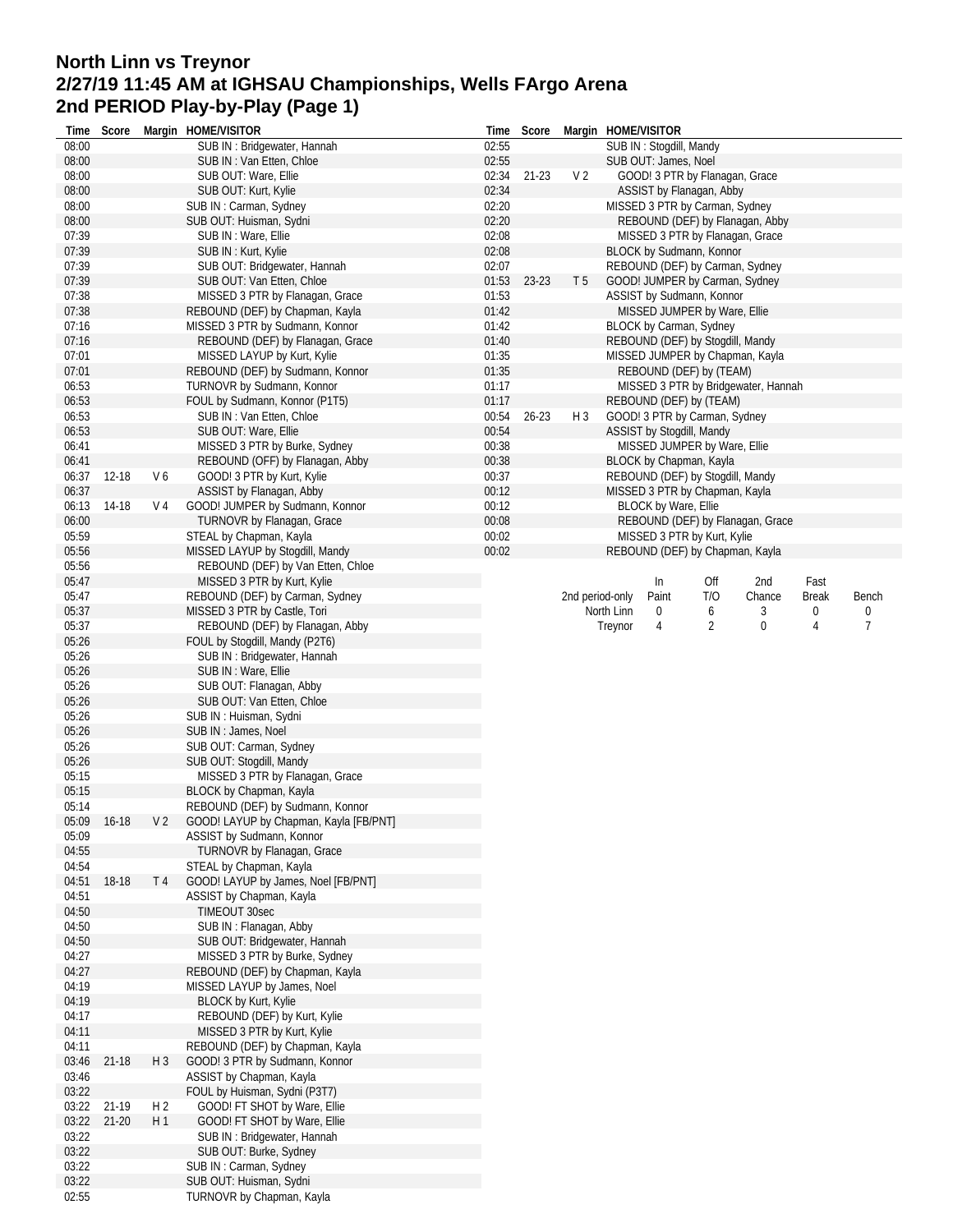## **North Linn vs Treynor 2/27/19 11:45 AM at IGHSAU Championships, Wells FArgo Arena 3rd PERIOD Play-by-Play (Page 1)**

| Time           | Score     |                | Margin HOME/VISITOR                                                | Time           | Score          |                       | Margin HOME/VISITOR                                    |     |        |                |       |
|----------------|-----------|----------------|--------------------------------------------------------------------|----------------|----------------|-----------------------|--------------------------------------------------------|-----|--------|----------------|-------|
| 07:46          | $26 - 25$ | H <sub>1</sub> | GOOD! JUMPER by Kurt, Kylie                                        | 02:43          |                |                       | REBOUND (DEF) by Flanagan, Abby                        |     |        |                |       |
| 07:46          |           |                | ASSIST by Flanagan, Grace                                          | 02:34          |                |                       | TURNOVR by Flanagan, Grace                             |     |        |                |       |
| 07:15          |           |                | FOUL by Ware, Ellie (P1T1)                                         | 02:30          |                |                       | STEAL by Sudmann, Konnor                               |     |        |                |       |
| 07:15          |           |                | MISSED FT SHOT by Huisman, Sydni                                   | 02:27          | $37 - 31$      | H <sub>6</sub>        | GOOD! LAYUP by Sudmann, Konnor [FB/PNT]                |     |        |                |       |
| 07:15          |           |                | REBOUND (OFF) by (DEADBALL)                                        | 02:20          |                |                       | TURNOVR by Flanagan, Grace                             |     |        |                |       |
| 07:15          |           |                | MISSED FT SHOT by Huisman, Sydni                                   | 02:18          |                |                       | STEAL by Stogdill, Mandy                               |     |        |                |       |
| 07:15          |           |                | REBOUND (DEF) by Flanagan, Abby                                    | 02:16          |                |                       | FOUL by Flanagan, Abby (P1T5)                          |     |        |                |       |
| 06:57          |           |                | TURNOVR by Ware, Ellie                                             | 02:16          |                |                       | <b>TIMEOUT TEAM</b>                                    |     |        |                |       |
| 06:56<br>06:52 |           |                | STEAL by Chapman, Kayla                                            | 02:16<br>02:16 | 38-31<br>39-31 | H 7<br>H <sub>8</sub> | GOOD! FT SHOT by Chapman, Kayla                        |     |        |                |       |
| 06:52          |           |                | TURNOVR by Sudmann, Konnor<br>FOUL by Sudmann, Konnor (P2T1)       | 02:16          |                |                       | GOOD! FT SHOT by Chapman, Kayla<br>SUB IN: Kurt, Kylie |     |        |                |       |
| 06:26          |           |                | MISSED JUMPER by Ware, Ellie                                       | 02:16          |                |                       | SUB OUT: Burke, Sydney                                 |     |        |                |       |
| 06:26          |           |                | REBOUND (DEF) by Sudmann, Konnor                                   | 02:07          | 39-33          | H <sub>6</sub>        | GOOD! JUMPER by Flanagan, Grace                        |     |        |                |       |
| 06:14          |           |                | MISSED 3 PTR by Stogdill, Mandy                                    | 01:58          |                |                       | TIMEOUT 30sec                                          |     |        |                |       |
| 06:14          |           |                | REBOUND (DEF) by Flanagan, Abby                                    | 01:54          |                |                       | FOUL by Flanagan, Abby (P2T6)                          |     |        |                |       |
| 06:02          | $26 - 28$ | V <sub>2</sub> | GOOD! 3 PTR by Burke, Sydney                                       | 01:34          |                |                       | TURNOVR by Carman, Sydney                              |     |        |                |       |
| 06:02          |           |                | ASSIST by Kurt, Kylie                                              | 01:32          |                |                       | STEAL by Bridgewater, Hannah                           |     |        |                |       |
| 05:35          | 28-28     | T <sub>6</sub> | GOOD! JUMPER by Huisman, Sydni                                     | 01:13          |                |                       | TURNOVR by Van Etten, Chloe                            |     |        |                |       |
| 05:35          |           |                | ASSIST by Chapman, Kayla                                           | 01:13          |                |                       | SUB IN: Burke, Sydney                                  |     |        |                |       |
| 05:21          |           |                | MISSED 3 PTR by Kurt, Kylie                                        | 01:13          |                |                       | SUB OUT: Bridgewater, Hannah                           |     |        |                |       |
| 05:21          |           |                | REBOUND (OFF) by Flanagan, Grace                                   | 01:01          |                |                       | MISSED JUMPER by Sudmann, Konnor                       |     |        |                |       |
| 05:17          |           |                | TURNOVR by Flanagan, Grace                                         | 01:01          |                |                       | REBOUND (OFF) by Sudmann, Konnor                       |     |        |                |       |
| 05:16          |           |                | STEAL by Stogdill, Mandy                                           | 00:58          |                |                       | TURNOVR by Sudmann, Konnor                             |     |        |                |       |
| 05:08          | 30-28     | H <sub>2</sub> | GOOD! LAYUP by Huisman, Sydni [PNT]                                | 00:48          |                |                       | TURNOVR by Van Etten, Chloe                            |     |        |                |       |
| 05:08          |           |                | ASSIST by Chapman, Kayla                                           | 00:39          |                |                       | FOUL by Flanagan, Abby (P3T7)                          |     |        |                |       |
| 05:08          |           |                | FOUL by Ware, Ellie (P2T2)                                         | 00:39          | 40-33          | H 7                   | GOOD! FT SHOT by Castle, Tori                          |     |        |                |       |
| 05:08          |           |                | MISSED FT SHOT by Huisman, Sydni                                   | 00:39          |                |                       | MISSED FT SHOT by Castle, Tori                         |     |        |                |       |
| 05:08          |           |                | REBOUND (DEF) by Flanagan, Abby                                    | 00:39          |                |                       | REBOUND (DEF) by Flanagan, Abby                        |     |        |                |       |
| 05:08          |           |                | SUB IN: Van Etten, Chloe                                           | 00:09          |                |                       | MISSED LAYUP by Flanagan, Abby                         |     |        |                |       |
| 05:08          |           |                | SUB IN: Bridgewater, Hannah                                        | 00:09          |                |                       | REBOUND (DEF) by (TEAM)                                |     |        |                |       |
| 05:08          |           |                | SUB OUT: Ware, Ellie                                               |                |                |                       |                                                        |     |        |                |       |
| 05:08          |           |                | SUB OUT: Burke, Sydney                                             |                |                |                       | In                                                     | Off | 2nd    | Fast           |       |
| 04:54          |           |                | MISSED 3 PTR by Flanagan, Grace                                    |                |                | 3rd period-only       | Paint                                                  | T/O | Chance | <b>Break</b>   | Bench |
| 04:54          |           |                | REBOUND (DEF) by (TEAM)                                            |                |                |                       | North Linn<br>0                                        | 0   | 0      | 0              | 0     |
| 04:40          | 32-28     | H 4            | GOOD! JUMPER by Sudmann, Konnor                                    |                |                |                       | Treynor<br>6                                           | 10  | 0      | $\overline{2}$ | 0     |
| 04:21<br>04:21 |           |                | MISSED JUMPER by Van Etten, Chloe                                  |                |                |                       |                                                        |     |        |                |       |
| 04:07          |           |                | REBOUND (DEF) by Huisman, Sydni<br>FOUL by Van Etten, Chloe (P1T3) |                |                |                       |                                                        |     |        |                |       |
| 04:07          |           |                | MISSED FT SHOT by Castle, Tori                                     |                |                |                       |                                                        |     |        |                |       |
| 04:07          |           |                | REBOUND (OFF) by (DEADBALL)                                        |                |                |                       |                                                        |     |        |                |       |
| 04:07          |           |                | MISSED FT SHOT by Castle, Tori                                     |                |                |                       |                                                        |     |        |                |       |
| 04:07          |           |                | REBOUND (DEF) by Ware, Ellie                                       |                |                |                       |                                                        |     |        |                |       |
| 04:07          |           |                | SUB IN : Ware, Ellie                                               |                |                |                       |                                                        |     |        |                |       |
| 04:07          |           |                | SUB IN: Burke, Sydney                                              |                |                |                       |                                                        |     |        |                |       |
| 04:07          |           |                | SUB OUT: Flanagan, Abby                                            |                |                |                       |                                                        |     |        |                |       |
| 04:07          |           |                | SUB OUT: Van Etten, Chloe                                          |                |                |                       |                                                        |     |        |                |       |
| 03:47          |           |                | FOUL by Stogdill, Mandy (P3T2)                                     |                |                |                       |                                                        |     |        |                |       |
| 03:47          | 32-29     | $H_3$          | GOOD! FT SHOT by Flanagan, Grace                                   |                |                |                       |                                                        |     |        |                |       |
| 03:47          | 32-30     | H <sub>2</sub> | GOOD! FT SHOT by Flanagan, Grace                                   |                |                |                       |                                                        |     |        |                |       |
| 03:47          | $32 - 31$ | H1             | GOOD! FT SHOT by Flanagan, Grace                                   |                |                |                       |                                                        |     |        |                |       |
| 03:47          |           |                | SUB IN: Flanagan, Abby                                             |                |                |                       |                                                        |     |        |                |       |
| 03:47          |           |                | SUB OUT: Kurt, Kylie                                               |                |                |                       |                                                        |     |        |                |       |
| 03:47          |           |                | SUB IN: James, Noel                                                |                |                |                       |                                                        |     |        |                |       |
| 03:47          |           |                | SUB IN: Carman, Sydney                                             |                |                |                       |                                                        |     |        |                |       |
| 03:47          |           |                | SUB OUT: Stogdill, Mandy                                           |                |                |                       |                                                        |     |        |                |       |
| 03:47          |           |                | SUB OUT: Castle, Tori                                              |                |                |                       |                                                        |     |        |                |       |
| 03:41          |           |                | TURNOVR by Huisman, Sydni                                          |                |                |                       |                                                        |     |        |                |       |
| 03:41          |           |                | STEAL by Bridgewater, Hannah                                       |                |                |                       |                                                        |     |        |                |       |
| 03:40          |           |                | TURNOVR by Bridgewater, Hannah                                     |                |                |                       |                                                        |     |        |                |       |
| 03:25          | 34-31     | H <sub>3</sub> | GOOD! LAYUP by Huisman, Sydni [PNT]                                |                |                |                       |                                                        |     |        |                |       |
| 03:25          |           |                | ASSIST by James, Noel                                              |                |                |                       |                                                        |     |        |                |       |
| 03:25          |           |                | FOUL by Ware, Ellie (P3T4)                                         |                |                |                       |                                                        |     |        |                |       |
| 03:25          | 35-31     | H 4            | GOOD! FT SHOT by Huisman, Sydni                                    |                |                |                       |                                                        |     |        |                |       |
| 03:25<br>03:25 |           |                | SUB IN: Van Etten, Chloe<br>SUB OUT: Ware, Ellie                   |                |                |                       |                                                        |     |        |                |       |
| 03:09          |           |                | MISSED 3 PTR by Burke, Sydney                                      |                |                |                       |                                                        |     |        |                |       |
| 03:09          |           |                | REBOUND (DEF) by (TEAM)                                            |                |                |                       |                                                        |     |        |                |       |
| 03:06          |           |                | SUB IN: Castle, Tori                                               |                |                |                       |                                                        |     |        |                |       |
| 03:06          |           |                | SUB IN: Stogdill, Mandy                                            |                |                |                       |                                                        |     |        |                |       |
| 03:06          |           |                | SUB OUT: Huisman, Sydni                                            |                |                |                       |                                                        |     |        |                |       |
| 03:06          |           |                | SUB OUT: James, Noel                                               |                |                |                       |                                                        |     |        |                |       |
| 02:43          |           |                | MISSED JUMPER by Chapman, Kayla                                    |                |                |                       |                                                        |     |        |                |       |
|                |           |                |                                                                    |                |                |                       |                                                        |     |        |                |       |